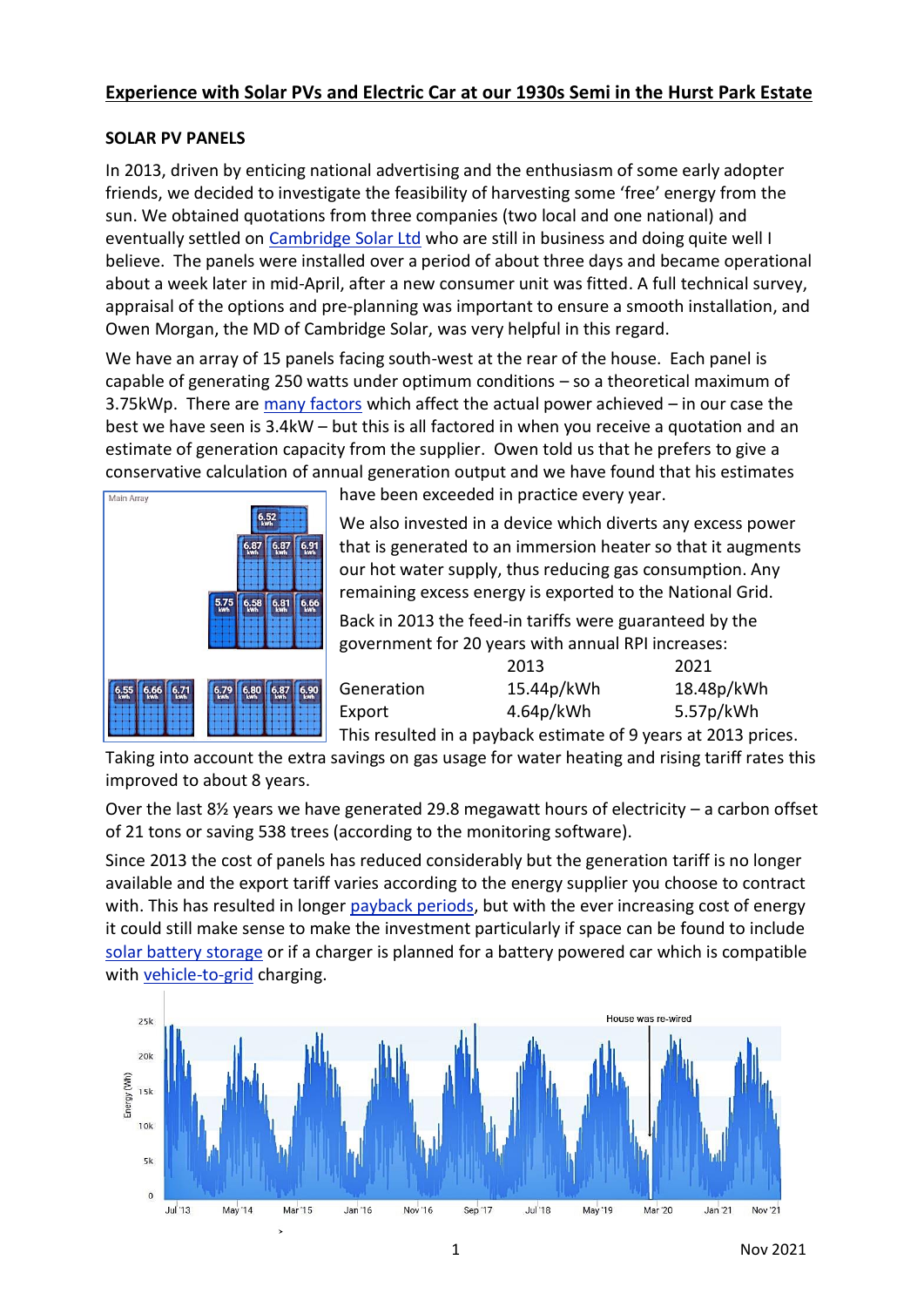Solar panels produce a DC output which needs to be converted to 240v AC for household use and export to the grid. The conventional installation method used to be for all panels to be wired together to a single inverter, but we were advised that a fault occurring in any of the panels, or in the inverter itself, could cause the whole system to fail. We therefore opted to have panels installed each with its own integrated micro-inverter producing 240vAC. This means that total system output is maintained, albeit at a reduced level, if there is a panel failure, and integrated software allows the performance of each panel to be monitored via a cloud-connected computer or smartphone app. Touch-wood we have not yet encountered any problems, although the system has often reported when the national grid voltage or frequency has drifted out of spec!

## **ELECTRIC CAR**

As a working couple with children we had always had a car each, one diesel and one petrol, as well as bicycles. When the children grew up and left home the habit and convenience of having two cars continued on for many years and into retirement, until the end of March this year. It was then that we eventually overcame our inertia and decided to invest in an allelectric car. The Passat diesel was traded in and the Honda Jazz sold to a dealer via an auction website.

We made the new purchase with EMG at Thetford for a Kia E-Niro 4 that had been a demonstrator model with just 900 miles on the clock. We were attracted to this car because of its claimed range of 282 miles, seven year warranty on all parts including battery, and good press reviews. Also there is an EMG dealership on Milton Road for service support.

I have to say that we have no regrets. The car is comfortable and a delight to drive and so far it is living up to its claimed maximum range. In fact, so long as we drive in Eco mode we often get an indicated 300 miles or more – although we haven't been brave enough put this to the ultimate test of driving until 'empty'.

**Charging** – we looked into getting a wall-charger installed using a subsidy from the Government's OZEV scheme but we gave up! The paperwork and procedures required of the installer are so onerous that I couldn't find any who were interested in doing the job on this basis. In the end we paid the full cost to a local electrician who did an excellent job using a [small, neat unit.](https://www.eocharging.com/eo-mini-pro-2) I see that this manufacturer is now offering to arrange quotations including the OZEV grant so that might be a better way to go in future. The number of charger units on the market continues to grow so it will pay to shop around.

We were advised that it would be best to get the main fuse for the electrical supply to the house upgraded from 60amp to 100amp because of the extra load requirement (7.3kW). UK Power Networks has a [good website](https://www.ukpowernetworks.co.uk/electricity/fuse-upgrade) explaining how to check your existing fuse rating, and there is an online form to apply for the work to be done. We found them to be very helpful and efficient, and they upgraded the fuse at no cost!

**The App** – yes the car has its own smartphone app. You can use it to monitor the charging status and available range, to check whether doors and windows are locked, to view the power consumption of recent journeys (kW/mile), to warm up the car before you go out of the house, etc. One of the most useful features for me has been to set destinations on the app and send them remotely to the car's navigation system. Oh, and if you've forgotten where you parked the car the app will show you its location on a map.

**Range anxiety** – yes, we still get this but we're more confident now that we've had some experience of planning trips and how to use charging stations and their apps. Fortunately